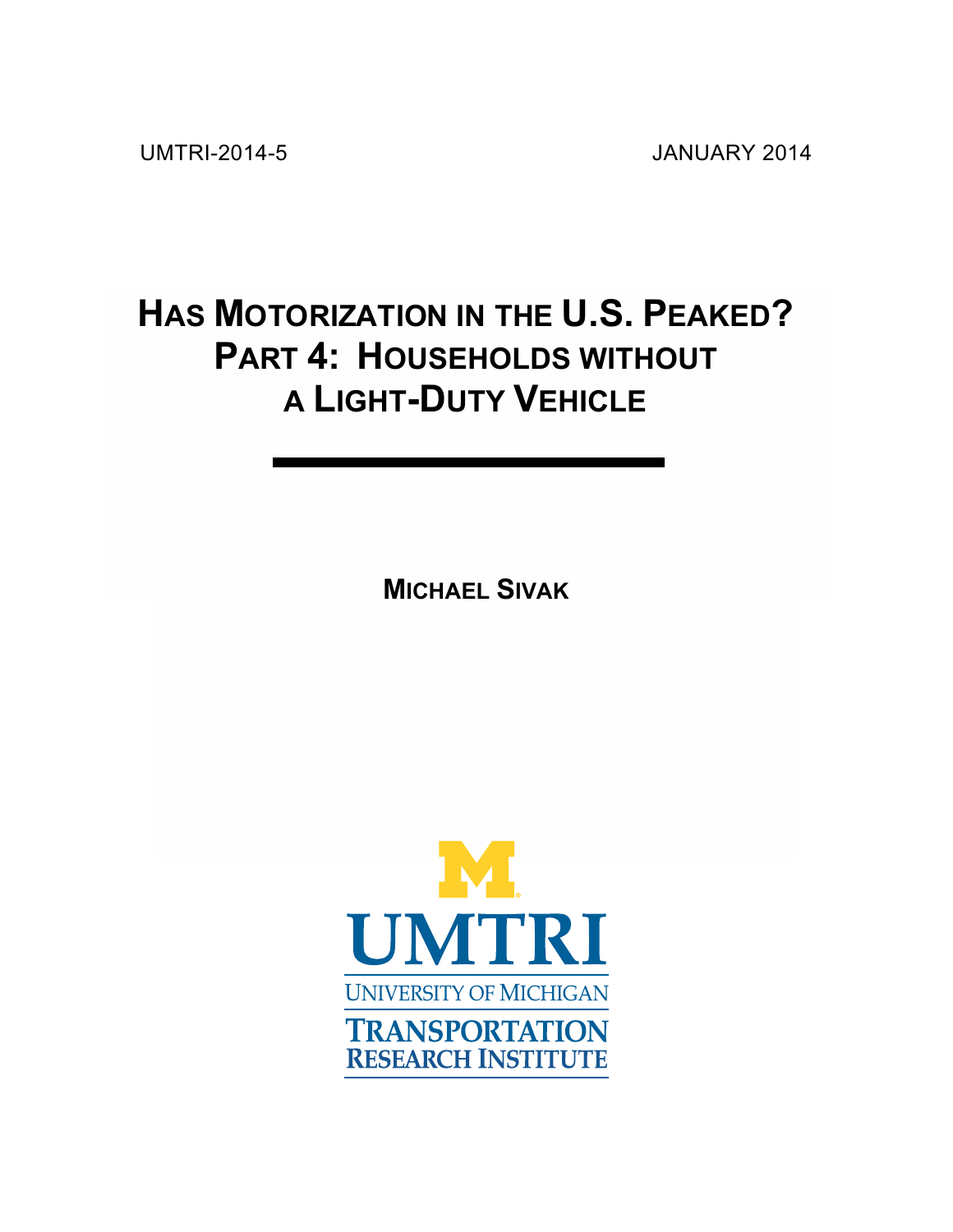# HAS MOTORIZATION IN THE U.S. PEAKED? PART 4: HOUSEHOLDS WITHOUT A LIGHT-DUTY VEHICLE

Michael Sivak

The University of Michigan Transportation Research Institute Ann Arbor, Michigan 48109-2150 U.S.A.

Report No. UMTRI-2014-5 January 2014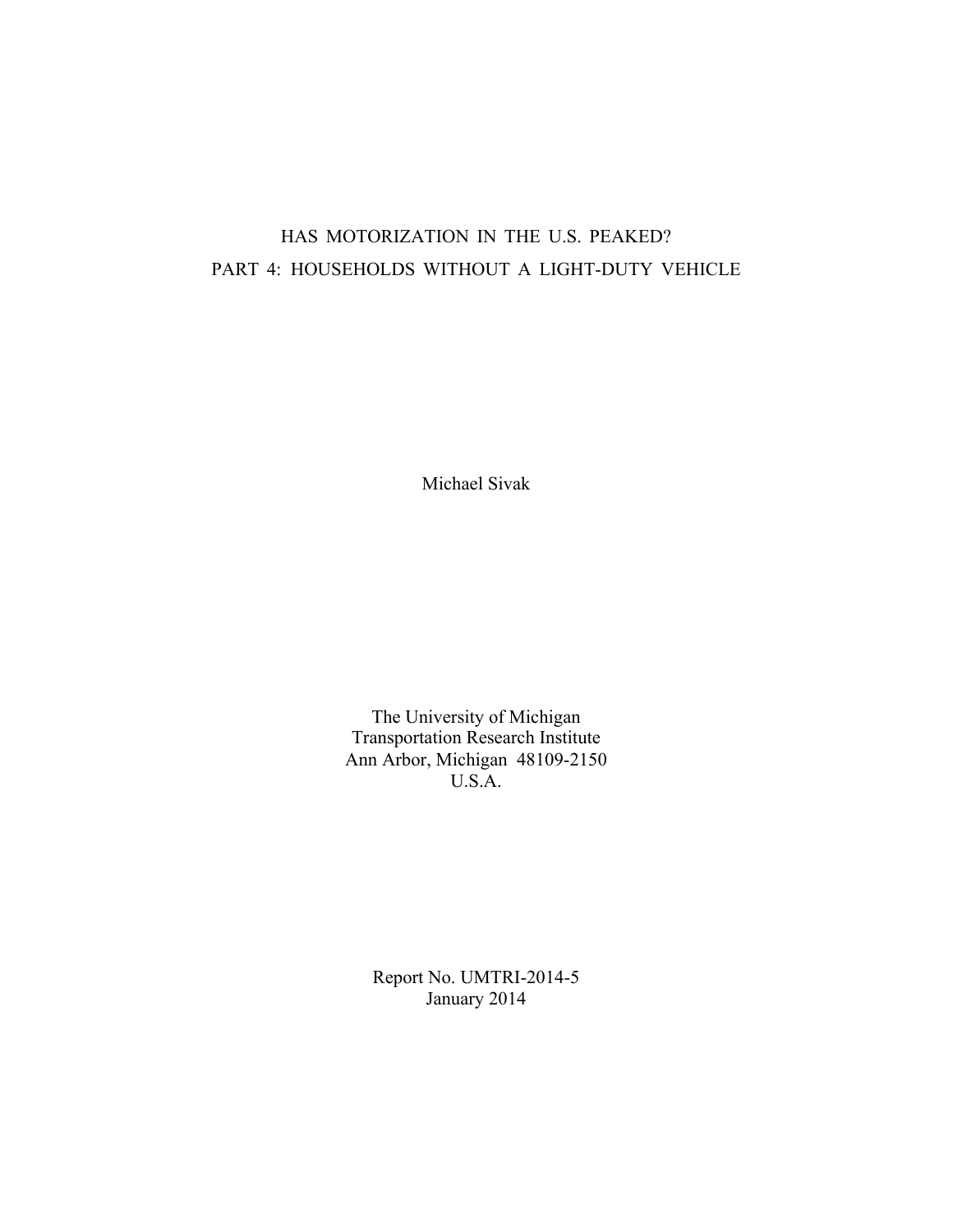|                                                 |                             | <b>Technical Report Documentation Page</b> |
|-------------------------------------------------|-----------------------------|--------------------------------------------|
| 1. Report No.                                   | 2. Government Accession No. | 3. Recipient's Catalog No.                 |
| <b>UMTRI-2014-5</b>                             |                             |                                            |
| 4. Title and Subtitle                           |                             | 5. Report Date                             |
| Has Motorization in the U.S. Peaked?            |                             | January 2014                               |
| Part 4: Households without a Light-Duty Vehicle |                             | 6. Performing Organization Code            |
|                                                 |                             | 383818                                     |
| 7. Author(s)                                    |                             | 8. Performing Organization Report No.      |
| Michael Sivak                                   |                             | <b>UMTRI-2014-5</b>                        |
| 9. Performing Organization Name and Address     |                             | 10. Work Unit no. (TRAIS)                  |
| The University of Michigan                      |                             |                                            |
| <b>Transportation Research Institute</b>        |                             | 11. Contract or Grant No.                  |
| 2901 Baxter Road                                |                             |                                            |
| Ann Arbor, Michigan 48109-2150 U.S.A.           |                             |                                            |
| 12. Sponsoring Agency Name and Address          |                             | 13. Type of Report and Period Covered      |
| The University of Michigan                      |                             |                                            |
| Sustainable Worldwide Transportation            |                             | 14. Sponsoring Agency Code                 |
| http://www.umich.edu/~umtriswt                  |                             |                                            |
| 15. Supplementary Notes                         |                             |                                            |
|                                                 |                             |                                            |

16. Abstract

Recent studies have shown that—per person, per driver, and per household—we now have fewer light-duty vehicles, we drive each of them less, and we consume less fuel than in the past. These trends suggest that motorization in the U.S. might have reached a peak several years ago.

The present study examined recent trends in the proportion of households without a lightduty vehicle as another index of the motorization level. Two analyses were performed. The first analysis examined the changes in this proportion for the entire U.S. from 2005 through 2012. The second analysis studied the variations in this proportion among the 30 largest U.S. cities for 2007 (the year with the lowest overall proportion) and 2012 (the latest available year). The data came from the American Community Survey.

The main findings are as follows:

- (1) In 2012, 9.2% of U.S. households were without a vehicle, compared to 8.7% in 2007 (the year with the lowest recent proportion).
- (2) The proportion of households without a vehicle varies greatly among the 30 largest U.S. cities: In 2012, the maximum was 56.5% (in New York) and the minimum was 5.8% (in San Jose).
- (3) In six of the 30 cities, more than 30% of households do not have a vehicle.
- (4) From 2007 to 2012, there was an increase in the proportion of households without a vehicle in 21 of the 30 cities examined.
- (5) The 13 cities with the largest proportions all showed an increase from 2007 to 2012.

The recent increase in the proportion of households without a vehicle provides additional support for the hypothesis that motorization in the U.S. peaked during the previous decade.

| 17. Key Words                                        | 18. Distribution Statement                 |                            |           |
|------------------------------------------------------|--------------------------------------------|----------------------------|-----------|
| Motorization, vehicles, households, the U.S., cities |                                            |                            | Unlimited |
| 19. Security Classification (of this report)         | 20. Security Classification (of this page) | 21. No. of Pages 22. Price |           |
| None                                                 | None                                       |                            |           |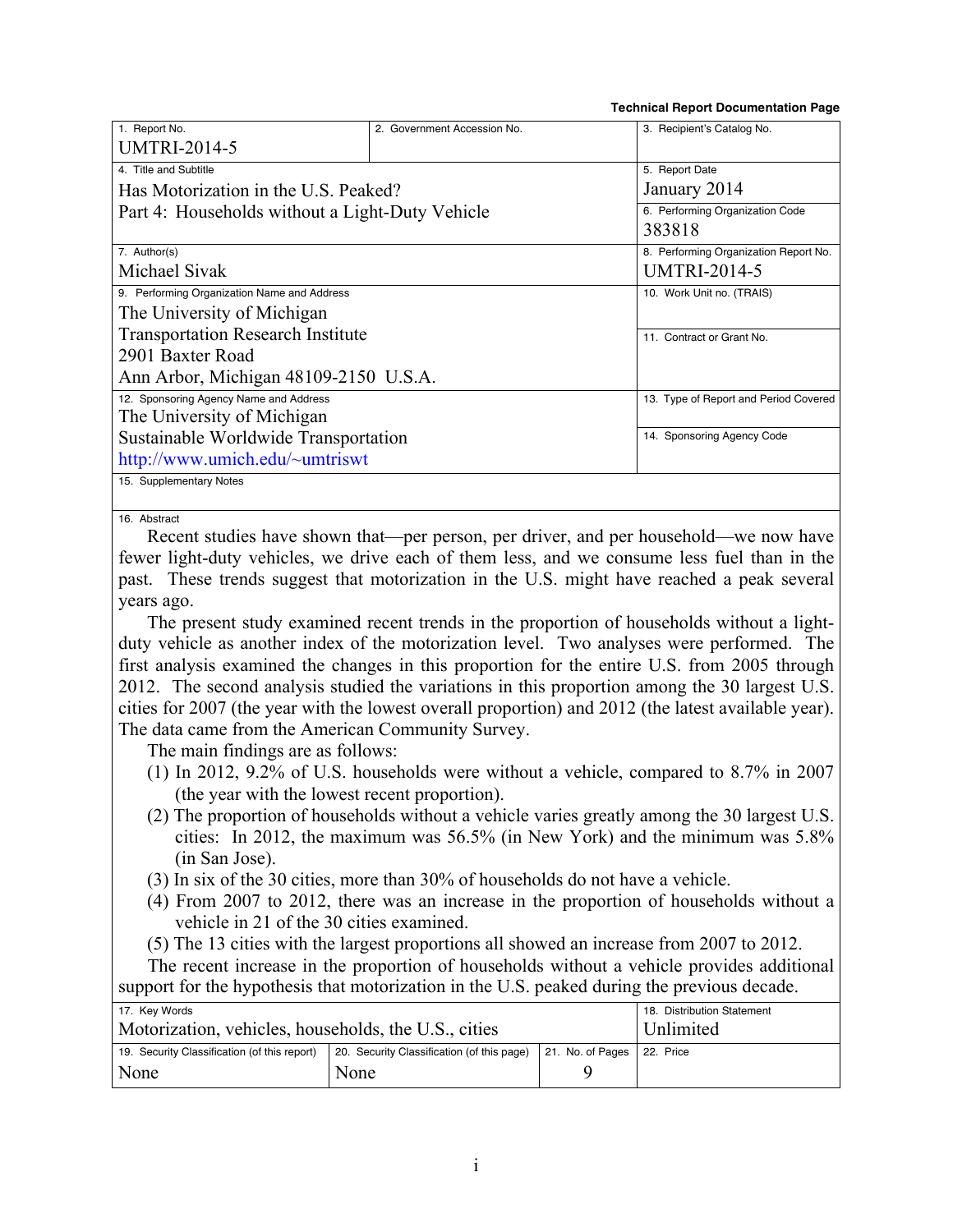# **Contents**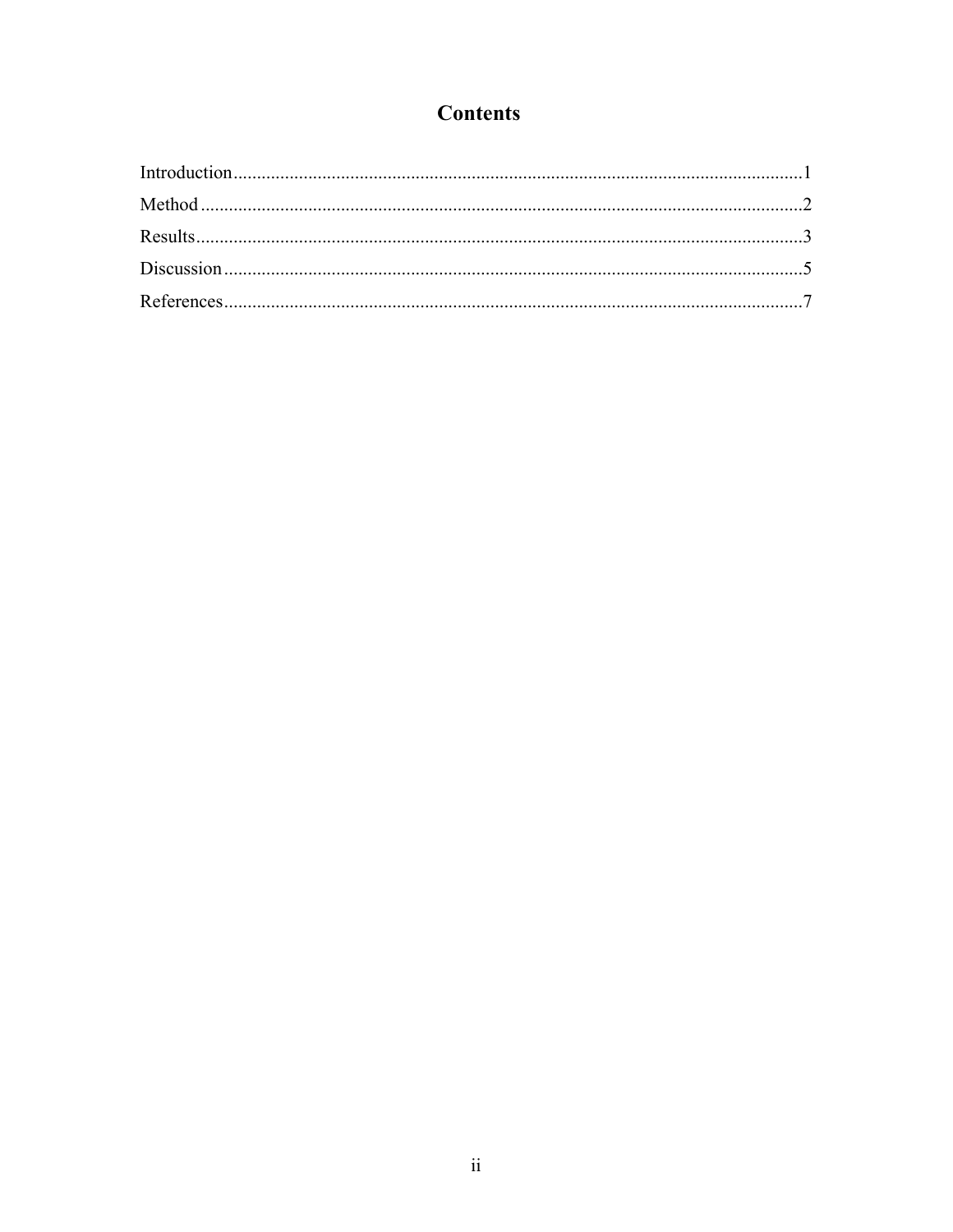### **Introduction**

In three reports published last year (Sivak, 2013a; 2013b; 2013c), I examined recent trends in the numbers of registered light-duty vehicles in the U.S. fleet, and the corresponding distances driven and fuel consumed. All three studies considered the total numbers and the rates per person, per licensed driver, per household, and (in the cases of the distance-driven and fuel-consumption rates) per vehicle. The period examined in each study was from 1984 through 2011.

The combined evidence from these three studies indicates that—per person, per driver, and per household—we now have fewer vehicles, we drive each of them less, and we consume less fuel than in the past. Importantly, the maxima in these rates were reached between 2001 and 2006—several years prior to the onset of the economic downturn in 2008. Therefore, it is likely that the declines in these rates prior to 2008 reflect other societal changes that influence the need for vehicles (e.g., increased telecommuting, increased use of public transportation, increased urbanization of the population, and changes in the age distribution of drivers). (In the case of the fuelconsumption rates, improving vehicle fuel economy is also a contributing factor.) Therefore, the recent maxima in these rates have a reasonable chance of being long-term peaks as well.

The present study examined recent trends in the proportion of households without a light-duty vehicle as another index of the motorization level. Of interest were both the proportion for the entire U.S. and the variation in this proportion among the largest U.S. cities. The data came from the American Community Survey (ACS, 2013).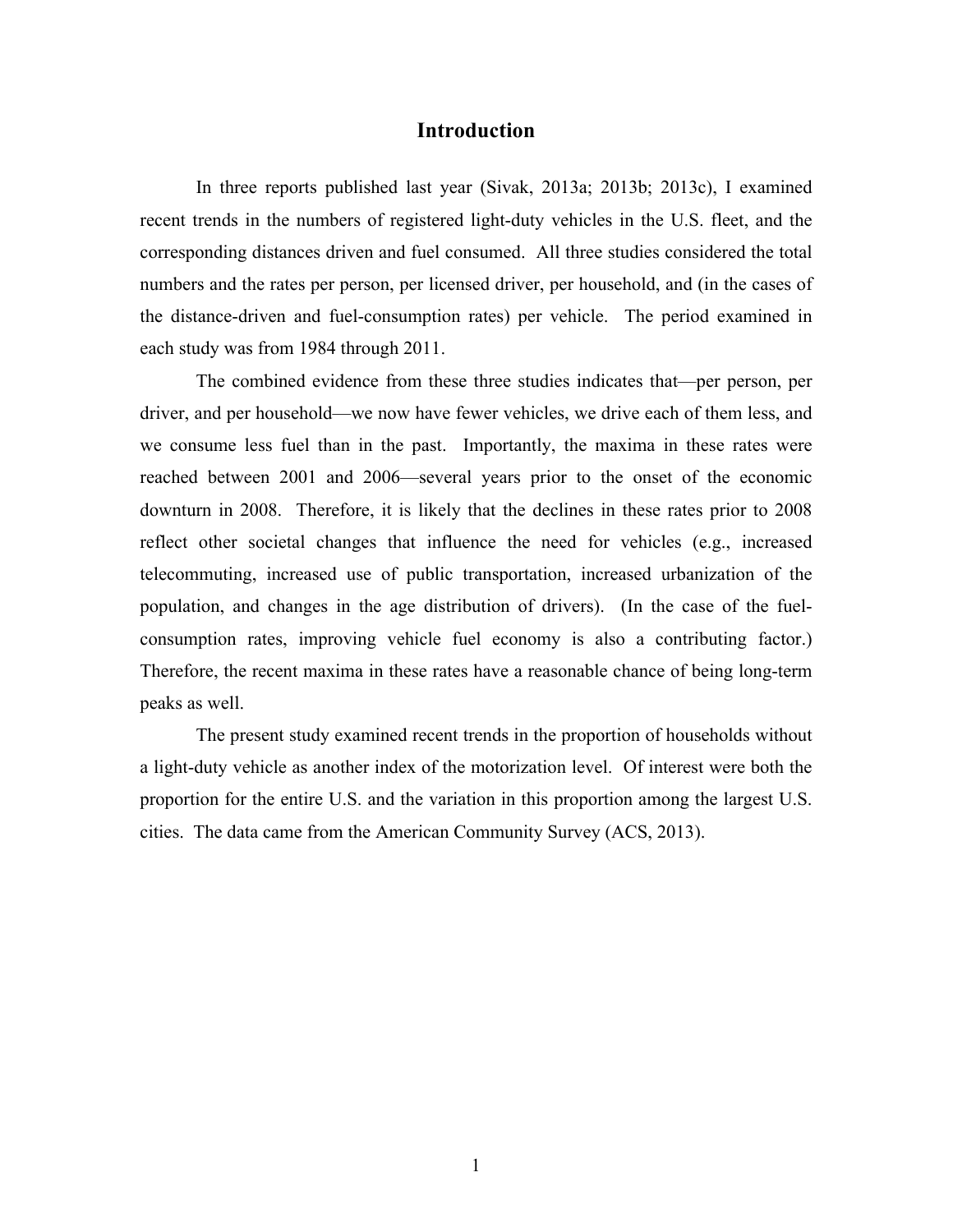## **Method**

The variable of interest was the percentage of households without a light-duty vehicle. This percentage was derived from the information in the American Community Survey (ACS, 2013). The present study used the data in the annual estimates for 2005 through 2012. (In addition to annual estimates, American Community Survey also includes 3-year and 5-year estimates.)

Two analyses were performed. The first analysis examined the change in this proportion for the entire U.S. for 2005 through 2012. The second analysis studied the variations and changes in this proportion among the 30 largest U.S. cities by population (U.S. Census Bureau, 2013) for two selected years: the year with the lowest recent proportion for the entire U.S. and the latest available year.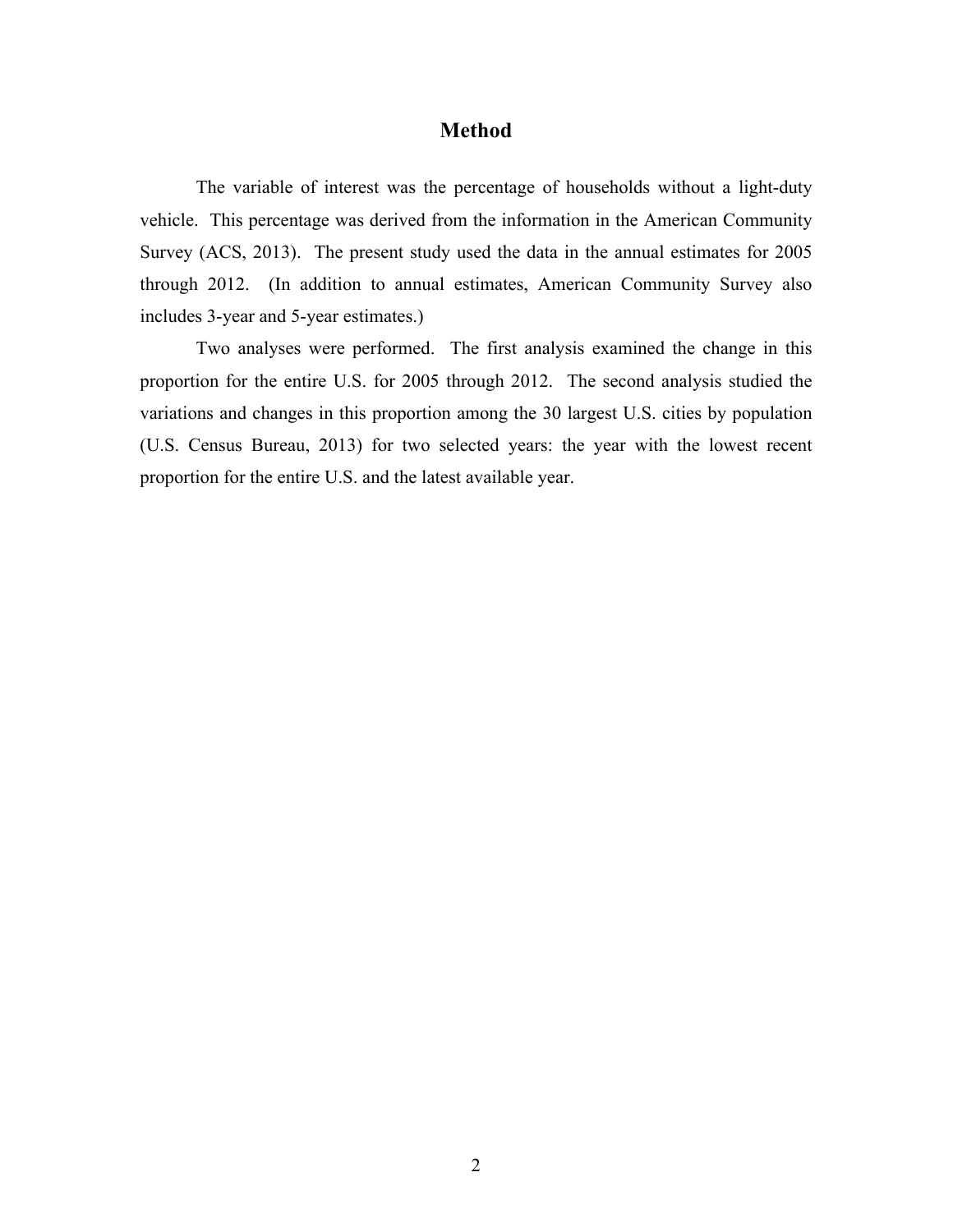## **Results**

#### **Households without a vehicle: the U.S.**

Table 1 lists the proportions of U.S. households without a vehicle for 2005 through 2012. The results indicate that this proportion decreased from 2005 to 2007, increased from 2007 to 2011, and decreased from 2011 to 2012. The value for 2012 was the second highest recent value.

| Year | Percentage |
|------|------------|
| 2005 | 8 87       |
| 2006 | 8.78       |
| 2007 | 8.72       |
| 2008 | 8 84       |
| 2009 | 8 90       |
| 2010 | 901        |
| 2011 | 9 29       |
| 2012 | 9.22       |

Table 1 U.S. households without a vehicle  $(\% )$ .

### **Households without a vehicle: 30 largest U.S. cities**

Table 2 lists the proportions of U.S. households without a vehicle in the 30 largest U.S. cities (U.S. Census Bureau, 2013). The data are for two years: 2007 (the year with the lowest recent proportion for the entire U.S.; see Table 1) and 2012 (the latest available year).

The proportion of households without a vehicle varies greatly among the cities examined. In 2012, the proportion ranged from 56.5% in New York to 5.8% in San Jose.

From 2007 to 2012, there was an increase in the proportion of households without a vehicle in 21 of the 30 cities examined. The 13 cities with the largest proportions all showed an increase from 2007 to 2012.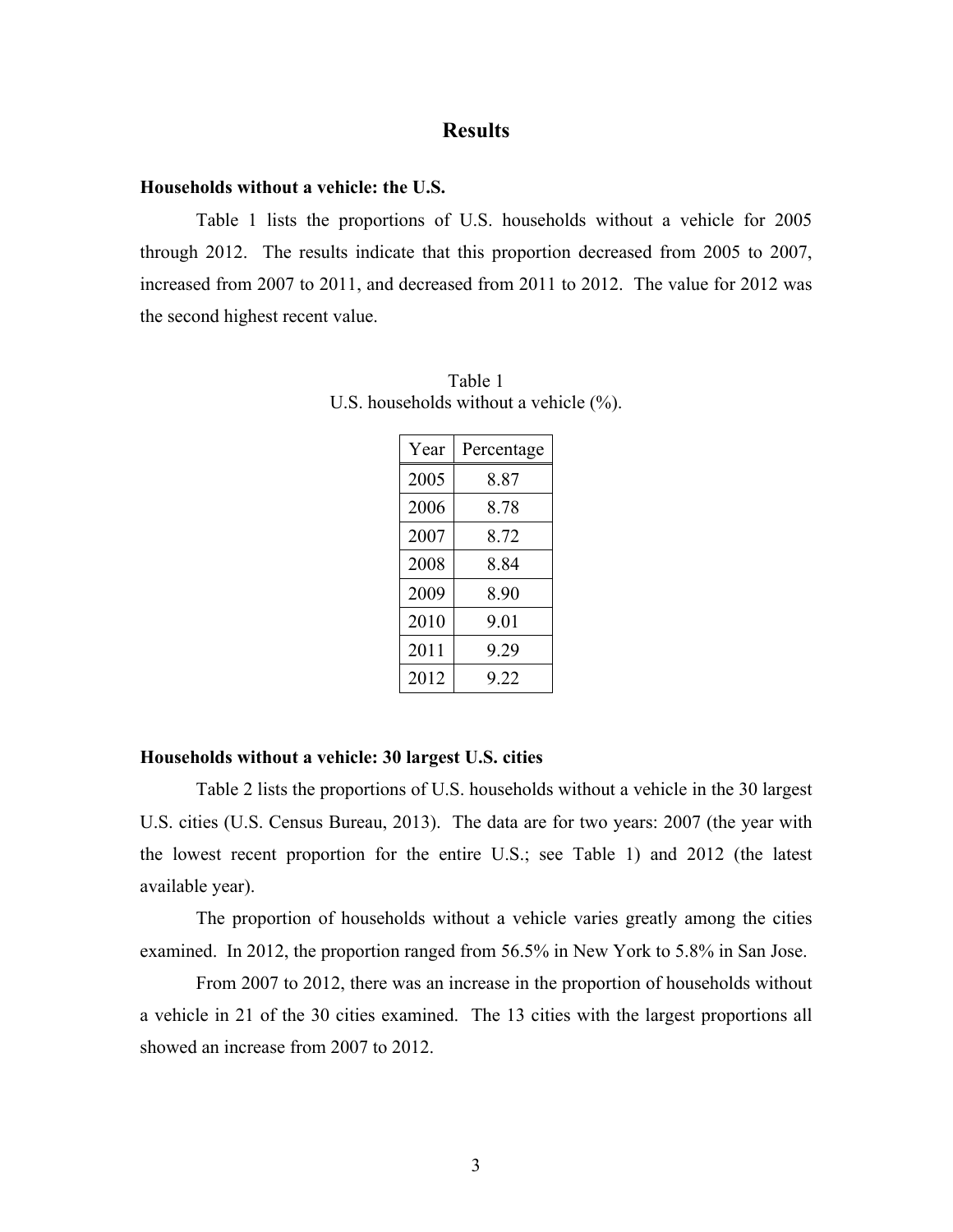# Table 2

|  | Households without a vehicle in the 30 largest U.S. cities, 2007 and 2012 (%).    |  |  |
|--|-----------------------------------------------------------------------------------|--|--|
|  | (The entries in red are cities with an increase in households without a vehicle.) |  |  |

| City                 | Population<br>rank | 2007 | 2012 | Change |
|----------------------|--------------------|------|------|--------|
| New York             | 1                  | 54.1 | 56.5 | $+2.4$ |
| Washington, D.C.     | 24                 | 35.5 | 37.9 | $+2.4$ |
| <b>Boston</b>        | 21                 | 36.0 | 36.9 | $+0.9$ |
| Philadelphia         | 5                  | 32.4 | 32.6 | $+0.2$ |
| <b>San Francisco</b> | 14                 | 29.5 | 31.4 | $+1.9$ |
| <b>Baltimore</b>     | 26                 | 29.3 | 31.2 | $+1.9$ |
| Chicago              | 3                  | 25.6 | 27.9 | $+2.3$ |
| Detroit              | 18                 | 21.2 | 26.2 | $+5.0$ |
| Milwaukee            | 30                 | 18.4 | 19.9 | $+1.5$ |
| <b>Seattle</b>       | 22                 | 15.3 | 16.6 | $+1.3$ |
| Portland             | 28                 | 14.5 | 15.3 | $+0.8$ |
| <b>Los Angeles</b>   | $\overline{2}$     | 12.8 | 13.6 | $+0.8$ |
| Memphis              | 20                 | 12.5 | 12.8 | $+0.3$ |
| Denver               | 23                 | 12.3 | 11.7 | $-0.6$ |
| Louisville           | 27                 | 11.1 | 11.4 | $+0.3$ |
| Indianapolis         | 13                 | 7.6  | 10.3 | $+2.7$ |
| Houston              | 4                  | 10.1 | 10.1 | 0.0    |
| Dallas               | 9                  | 10.4 | 10.1 | $-0.3$ |
| Columbus             | 15                 | 10.5 | 10.0 | $-0.5$ |
| Jacksonville         | 12                 | 7.3  | 9.0  | $+1.7$ |
| San Antonio          | 7                  | 9.2  | 8.8  | $-0.4$ |
| El Paso              | 19                 | 9.9  | 8.6  | $-1.3$ |
| Phoenix              | 6                  | 8.2  | 8.5  | $+0.3$ |
| Nashville            | 25                 | 8.0  | 8.5  | $+0.5$ |
| Charlotte            | 17                 | 7.2  | 7.9  | $+0.7$ |
| San Diego            | 8                  | 7.6  | 7.4  | $-0.2$ |
| Oklahoma City        | 29                 | 6.9  | 7.2  | $+0.3$ |
| Austin               | 11                 | 7.0  | 6.5  | $-0.5$ |
| Ft. Worth            | 16                 | 7.0  | 6.1  | $-0.9$ |
| San Jose             | 10                 | 5.4  | 5.8  | $+0.4$ |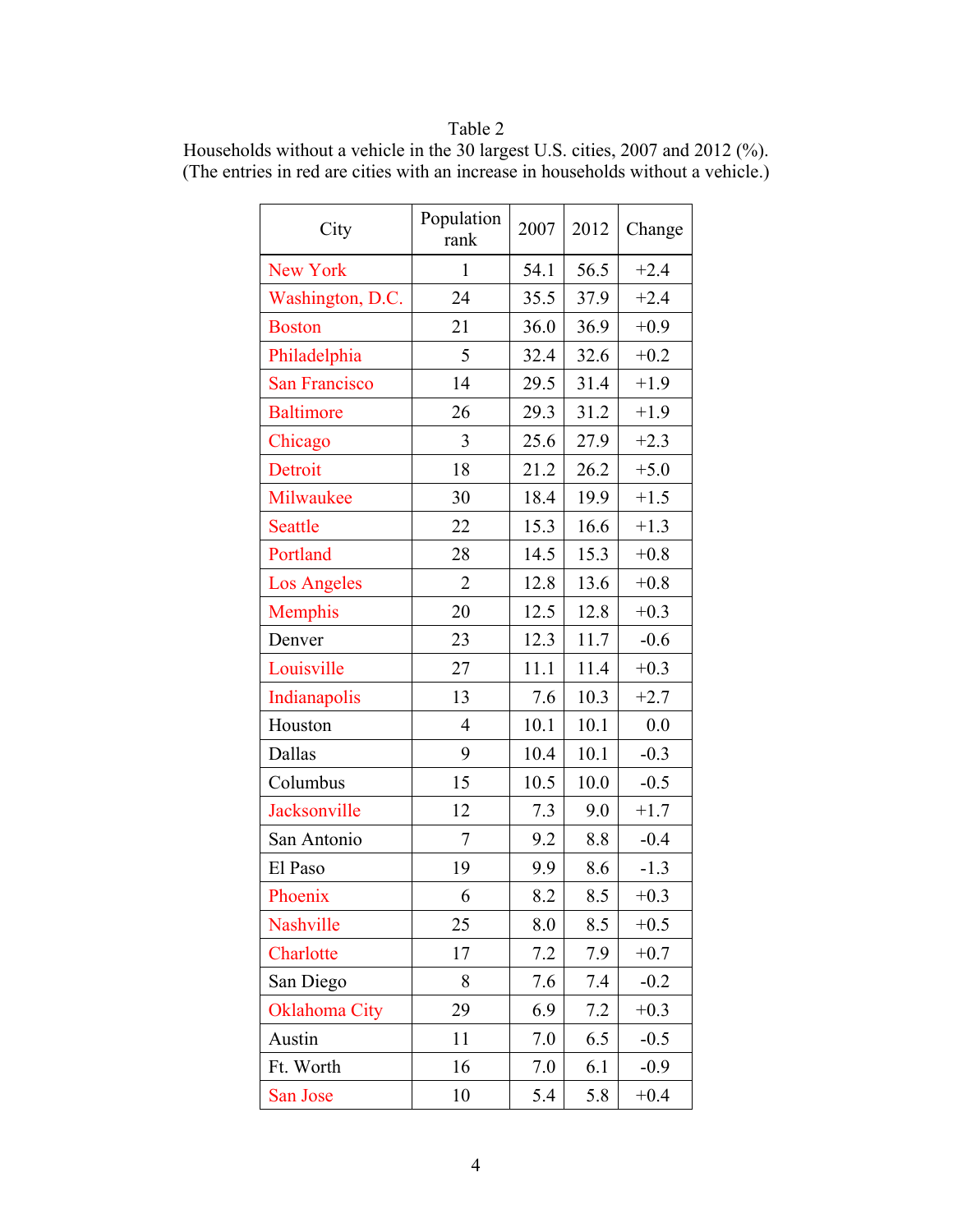## **Discussion**

### **Variability in the proportion of households without a vehicle**

The proportion of households without a vehicle varies approximately 10-fold among the 30 largest U.S. cities. In 2012, the maximum was in New York (56.5%) and the minimum in San Jose (5.8%). In six of the 30 cities, more than 30% of households do not have a vehicle.

#### **Factors influencing the proportion of households without a vehicle**

The proportion of households without a vehicle is likely influenced by a variety of factors. Examples of such factors include the quality of public transportation, urban layout and walkability, availability and cost of parking, income, price of fuel, and local weather. For example, the five cities with the highest proportions of households without a vehicle were all among the top five cities in a recent ranking of the quality of public transportation (Walkscore, 2012). However, a formal analysis of the actual contribution to vehicle ownership in large cities of the many possible factors was beyond the scope of this study.

#### **Changes in households without a vehicle vs. changes in vehicles per household**

The number of vehicles per household has recently decreased, dipping to below two vehicles per household (Sivak, 2013a). The present data indicate that this trend is a consequence, at least in part, of an increase in the proportion of households without any vehicle. The relevant data are summarized in Table 3 for 2007 and 2011, the latest year for which the number of vehicles per household is available. (The possible reduction in the number of extra vehicles in excess of one vehicle was not examined in this study.)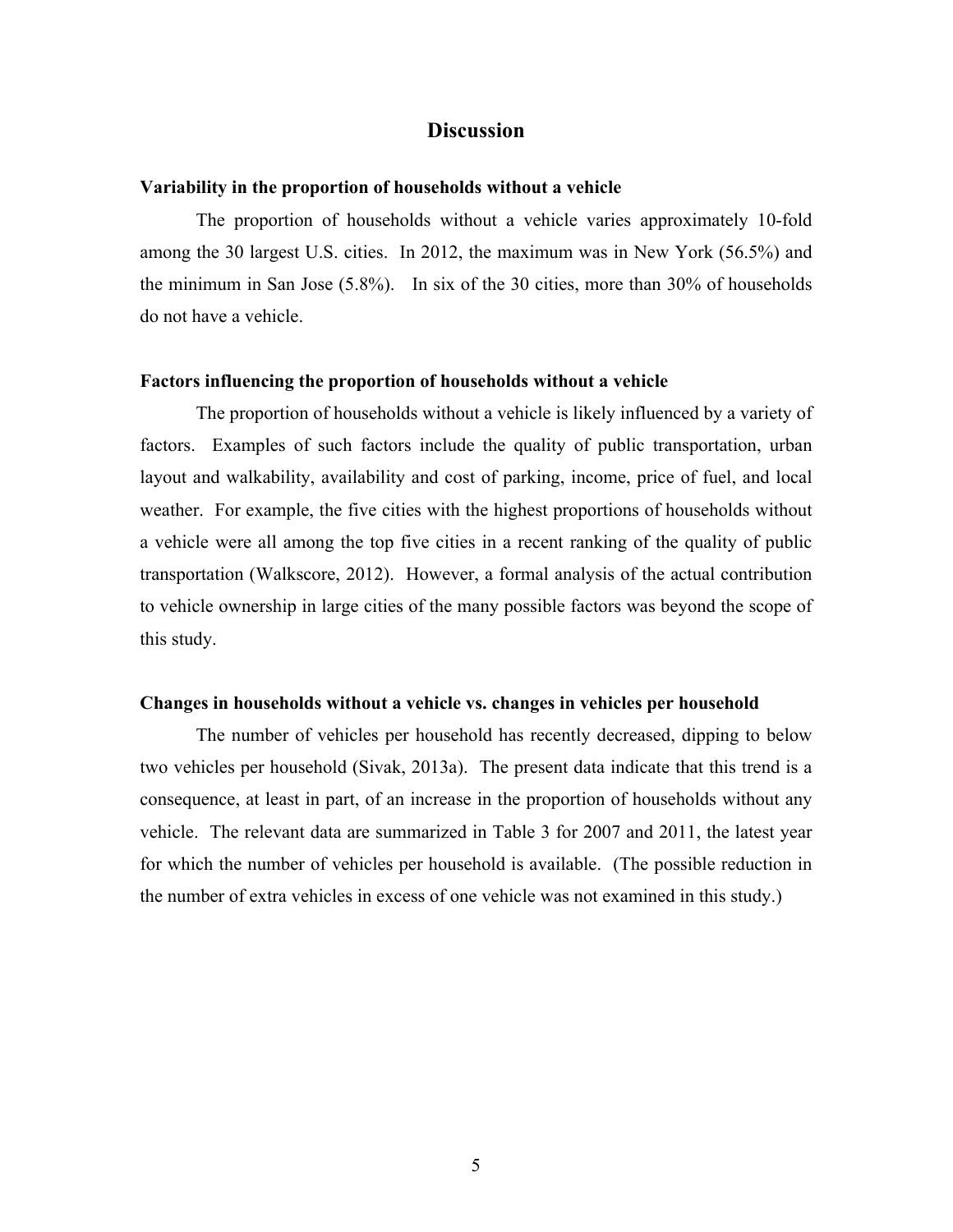| Year | Number of vehicles<br>per household<br>(Sivak, 2013a) | Percentage of households<br>without a vehicle<br>(present study) |
|------|-------------------------------------------------------|------------------------------------------------------------------|
| 2007 | 2.03                                                  | 8.72                                                             |
| 2011 | 195                                                   | - 79                                                             |

Table 3 Vehicles per U.S. household and U.S. households without a vehicle, 2007 and 2011.

### **Has motorization in the U.S. peaked?**

Previous research has shown that, per household, we now have fewer vehicles and we drive each of them less than we did several years ago (Sivak, 2013a; 2013b). The recent increase in the proportion of households without a vehicle provides additional support for the hypothesis that motorization in the U.S. peaked during the previous decade.